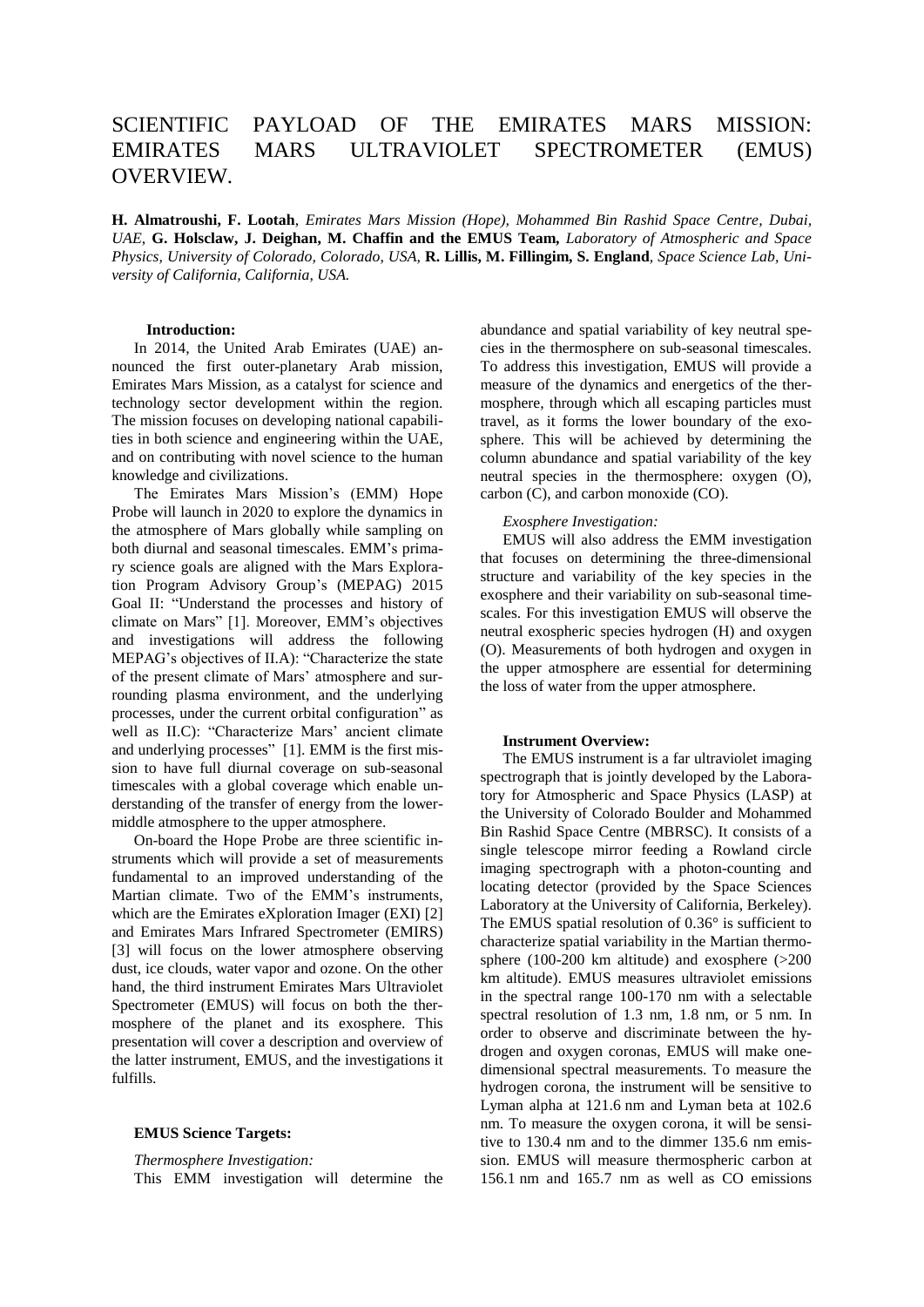between 140 nm and 170 nm. Table 1 summarizes EMUS design parameters.

| Table 1. EMUS Instrument Parameters |                                    |  |  |
|-------------------------------------|------------------------------------|--|--|
| Field of view                       | $(0.18^{\circ}, 0.25^{\circ},$     |  |  |
|                                     | $0.7^{\circ}$ ) × 11.0°            |  |  |
| Wavelength range                    | $100 - 170$ nm                     |  |  |
| Spectral resolution                 | $1.3, 1.8, 5 \text{ nm}$           |  |  |
| Spatial resolution with narrow      | $0.14^{\circ} \times 0.20^{\circ}$ |  |  |
| slit                                |                                    |  |  |
| Detector photocathode               | CsI                                |  |  |
|                                     |                                    |  |  |

Table 1: EMUS Instrument Parameters

#### **Concept of Operation:**

EMM target science orbit, as shown in Figure 1, is of 20,000km x 43,000 with 25° inclination, resulting in 55 hour orbital period. This unique high altitude orbit, which no spacecraft had ever flown into, enables comprehensive observations of the exosphere, and full sampling of latitude, longitude, and local time. The Science Phase is planned for 2 Earth years (just over 1 Mars year long) to cover all the seasonal variations in the atmosphere.



Figure 1: EMM Target Science Orbit

The EMUS instrument takes its observations utilizing 4 different observing strategies (U-OS) using spacecraft motion to build up two-dimensional far ultraviolet images of the Martian disk and near-space environment. U-OS1 addresses all thermospheric measurements up to 1.06 Mars Radii (RM). U-OS2 provides measurements of the hydrogen and oxygen corona up to 1.6 RM, while U-OS3 measures the extended H corona up to at least 6 RM using emission at Lyman alpha. U-OS4 addresses as well the oxygen and hydrogen corona as it will aid in observing the escaping oxygen (130.4 nm) and it will target Lyman beta at all altitudes. Summary of the observation strategies for EMUS is found in Table 2.

| Table 2: Summary of EMUS Observations |
|---------------------------------------|
|---------------------------------------|

| Obser-<br>vation | Description                                                                                                                              | Slit      | Frequency                                                                            |
|------------------|------------------------------------------------------------------------------------------------------------------------------------------|-----------|--------------------------------------------------------------------------------------|
| $U$ -OS1         | Raster scanned<br>images of the disk<br>of Mars covering<br>$0-1.06$ RM                                                                  | 1.3<br>nm | 2 times<br>per orbit<br>in one<br>orbit per<br>week                                  |
| $U$ -OS2         | Raster scanned<br>images of the disk<br>of Mars covering<br>$0-1.6$ RM                                                                   | 1.8<br>nm | 6 times in<br>one orbit<br>per week                                                  |
| $U$ -OS3         | Asterisk pattern<br>scan where the<br>spacecraft will<br>slew out to 100<br>degrees in 4<br>swaths. It will cov-<br>er 0 - at least 6 RM | 5<br>nm   | 4 times in<br>one orbit<br>every oth-<br>er week                                     |
| $U$ -OS4         | Provide long expo-<br>sure times for the<br>mid and outer<br>corona when the<br>instrument is not<br>imagining and dur-<br>ing charging  | 1.8<br>nm | Observe<br>lines of<br>sight in<br>each<br>500km bin<br>in one<br>orbit per<br>month |

## **Data Completeness**

There will be two types of EMUS image sets: standard and high cadence for both thermospheric and coronal measurements. To ensure adequate global coverage of the dayside thermosphere including the terminator, and continuous coverage of the equatorial (Mars-Centered Solar Orbital coordinate frame) thermosphere, the standard image set must encompass at least 6 of the 8 30°-wide intervals in MSO longitude spanning -120° to 120° (4 AM to 8 PM in MSO local time), and the high cadence image set must encompass at least 12 of the 16 15°-wide intervals. Both sets should be taken within 1/3 of a week. As for seasonal coverage, observations over 1 full Martian year shall be covered where 20 of the 24 15° intervals of solar longitude (LS) sampled for standard cadence, and at least 7 of the 8 45° intervals of LS sampled for high cadence sets.

For coronal measurements, the standard image set consists of images taken within 1/3 of a week, from at least 5 of the 8 45° intervals of MSO longitude spanning -180 to 180°, with no more than one 45° interval missed out of either the midnight-centered 90°-wide quadrant of 135° to -135° (to characterize the nightside Hydrogen exosphere) or the three dayside-and-terminator quadrants spanning -135° to 135° (to characterize the dayside Hydrogen and Oxygen exosphere). The Hydrogen and Oxygen exospheres are not expected to be influenced by the lower atmosphere on timescales of less than one week.